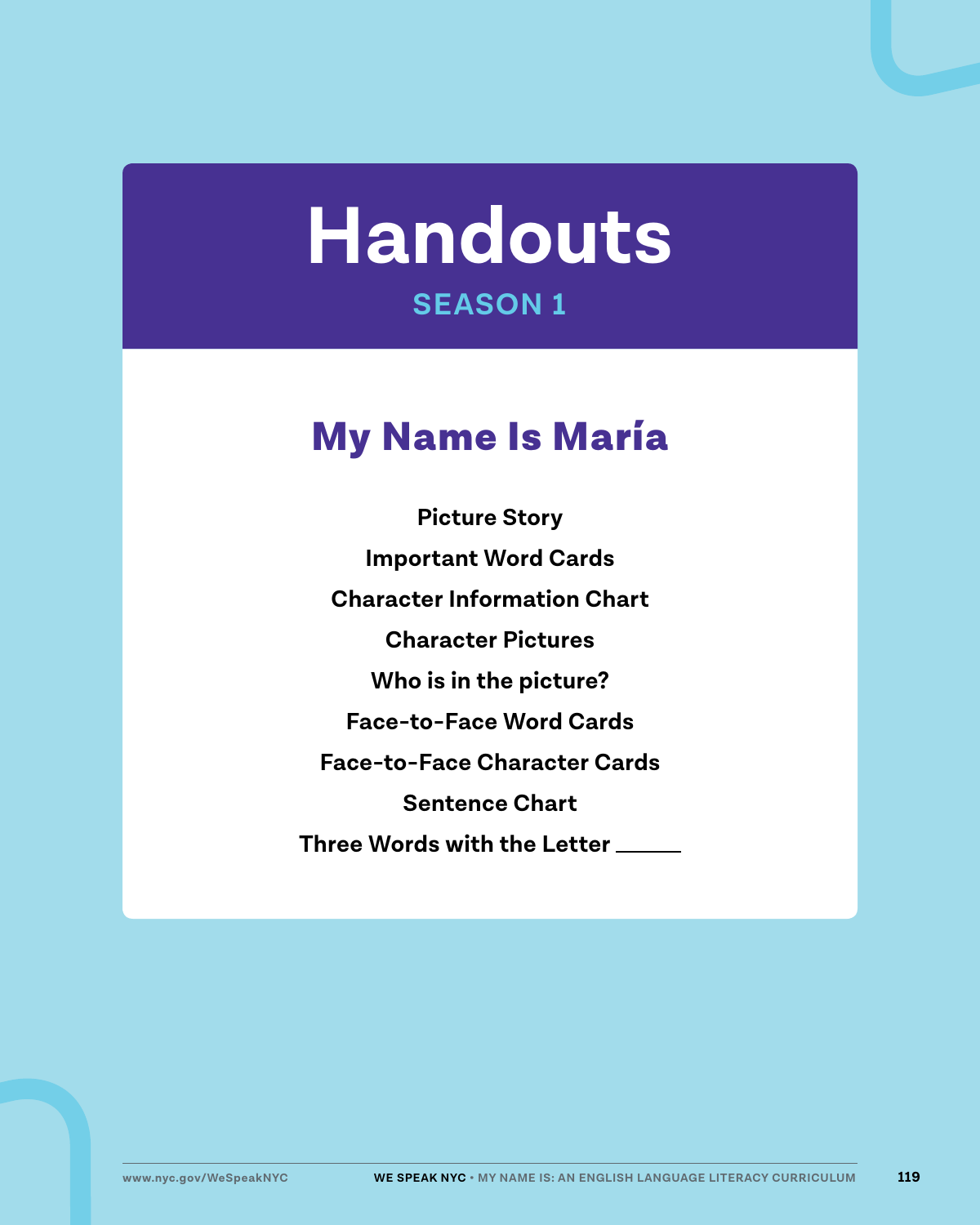#### Various Activities

### **Picture Story**



















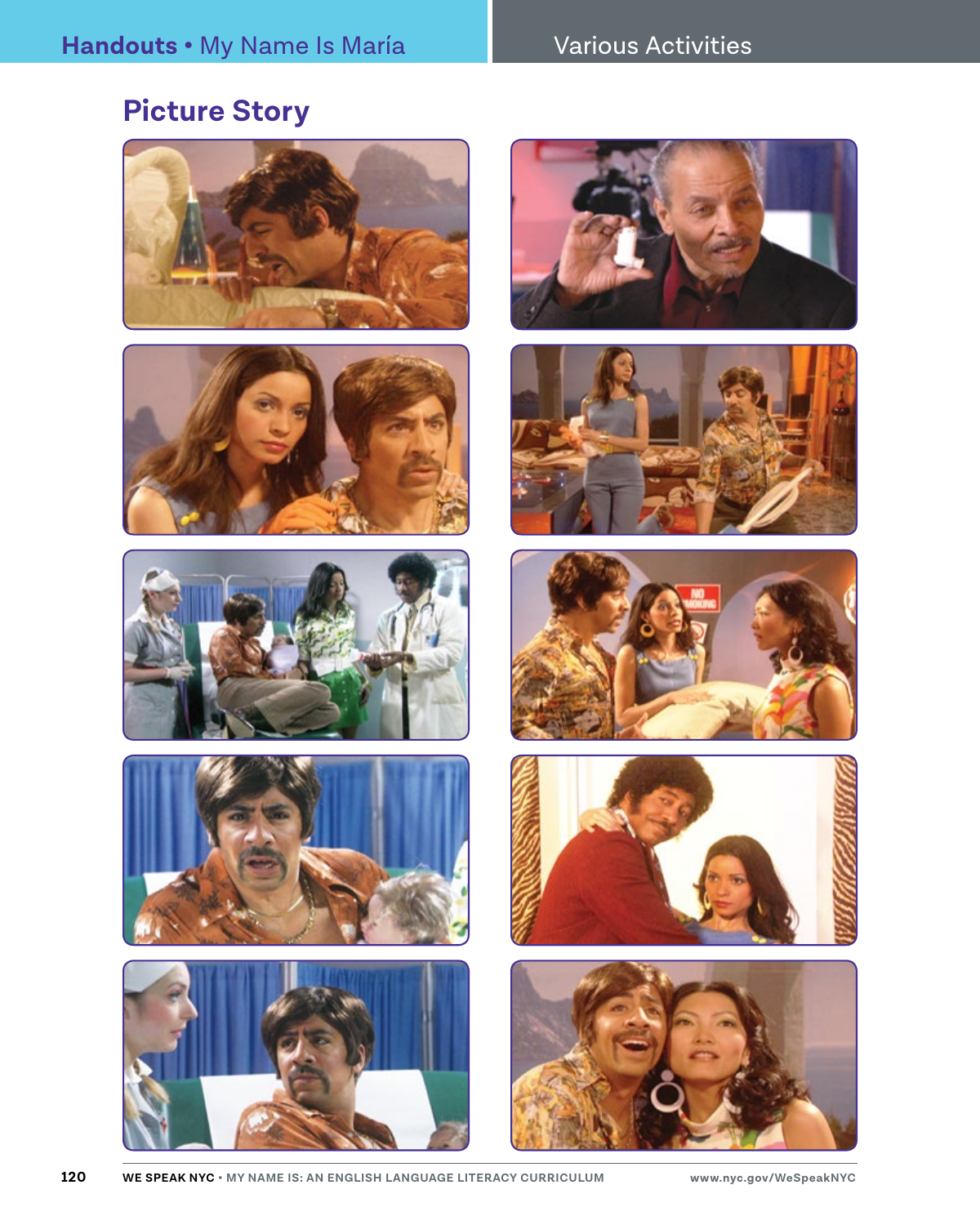#### **Important Word Cards**

**Cut out these cards for Lesson Two, Activity B. (See activity steps.)** 

| asthma   | information |
|----------|-------------|
| clean    | insurance   |
| confused | medicine    |
| dust     | son         |
| happy    | worried     |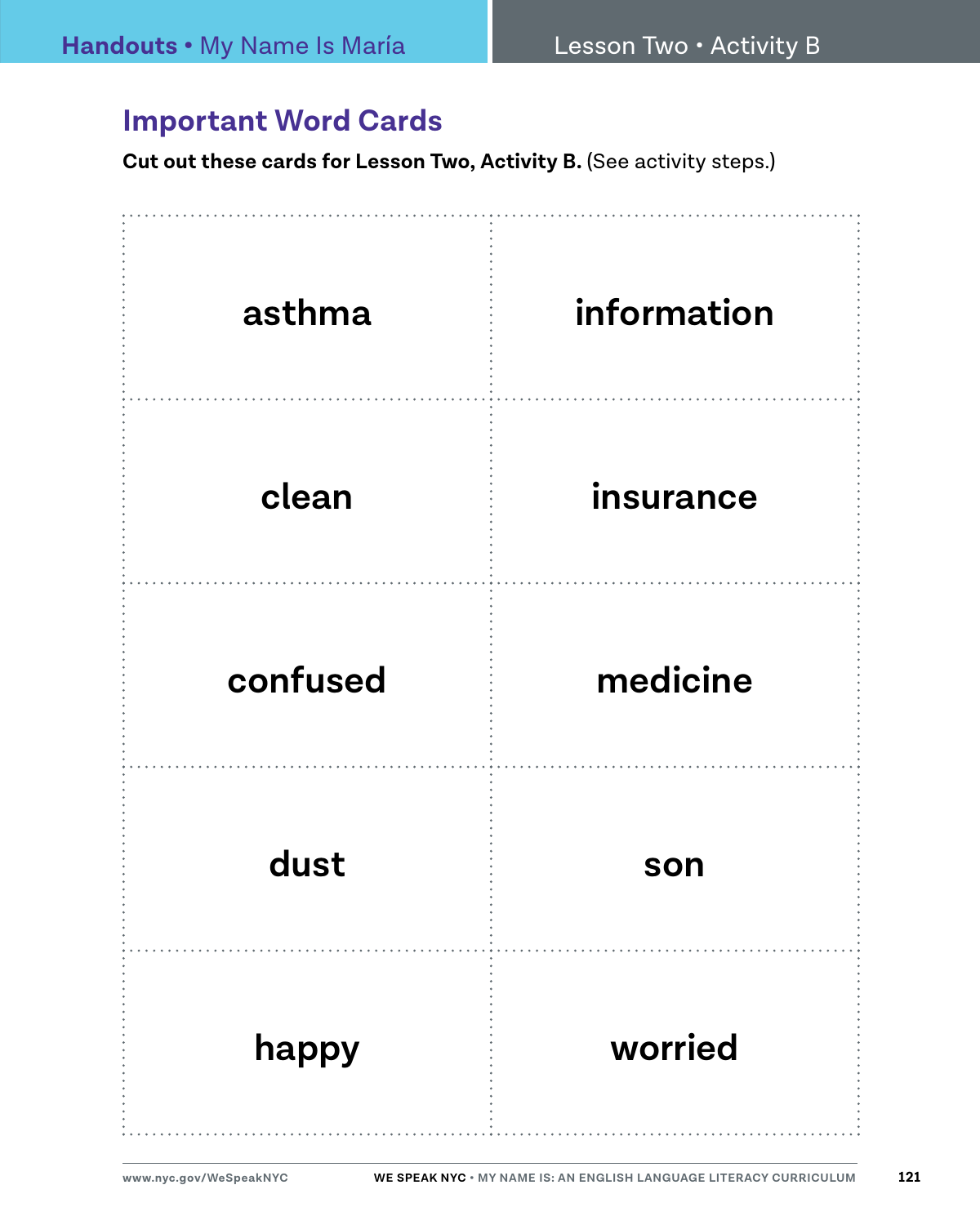#### **Character Information Chart**

| Name: |  |
|-------|--|
|       |  |

| <b>Name of Character</b><br>(in alphabetical order) | <b>Your Guess</b><br>about the Character |
|-----------------------------------------------------|------------------------------------------|
|                                                     |                                          |
|                                                     |                                          |
|                                                     |                                          |
|                                                     |                                          |
|                                                     |                                          |
|                                                     |                                          |
|                                                     |                                          |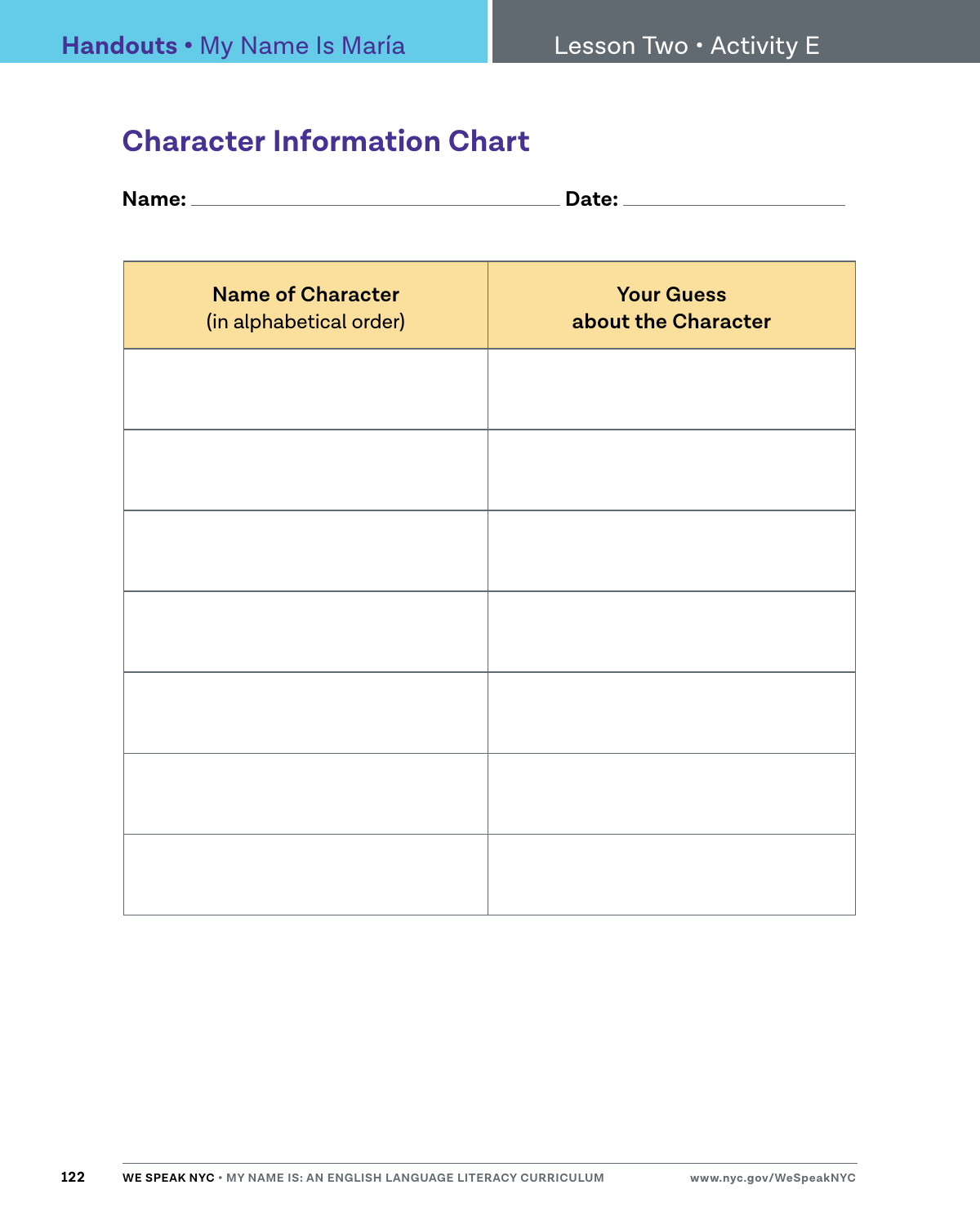#### **Character Pictures**

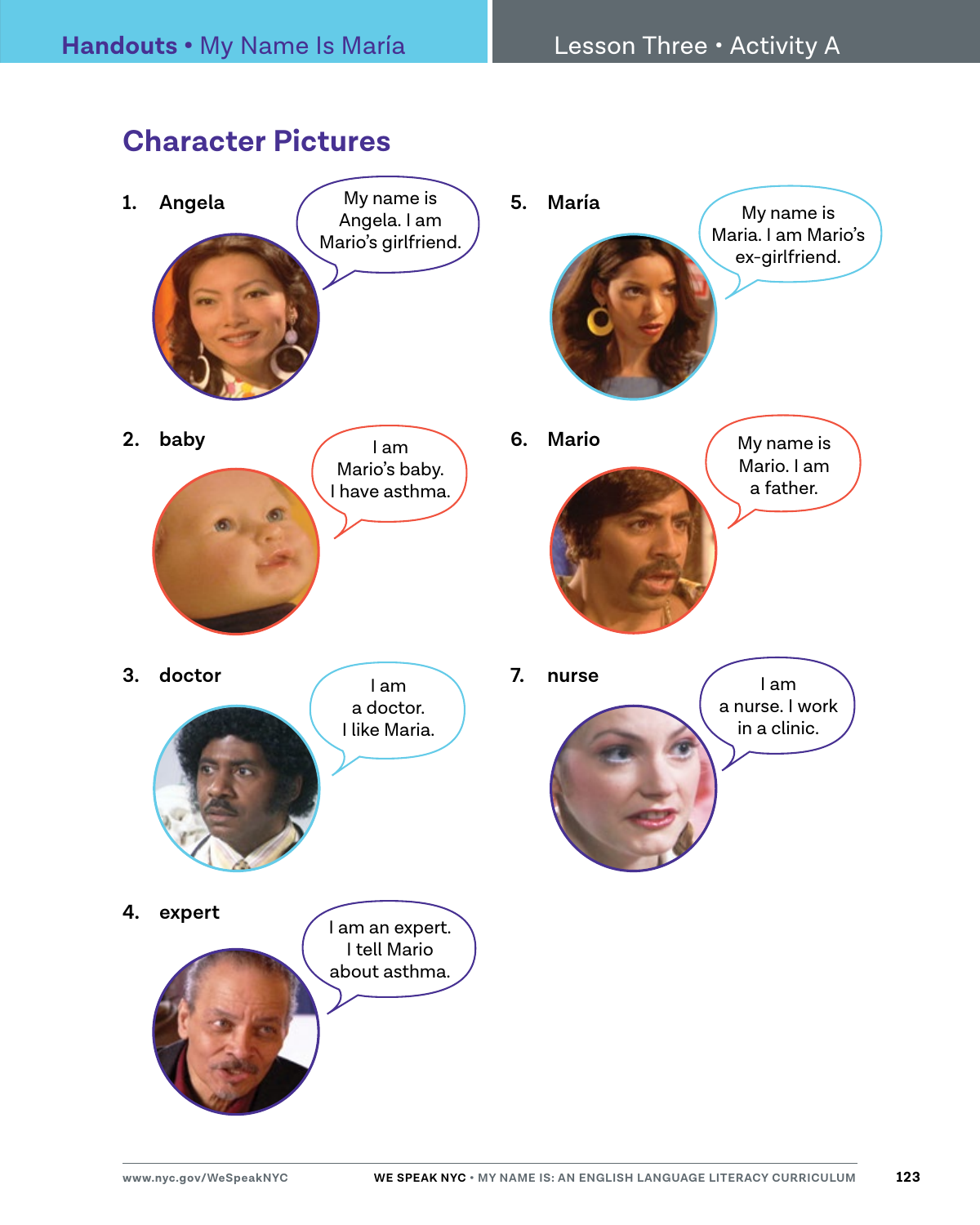#### **Who is in the picture?**

**Name: Date:** 



**1. Who is in the picture? What is he doing?**

Mario is in the picture. He is crying.



**2. Who is in the picture?** 

**What is he doing?**



**3. Who is in the picture?** 

**What is she doing?**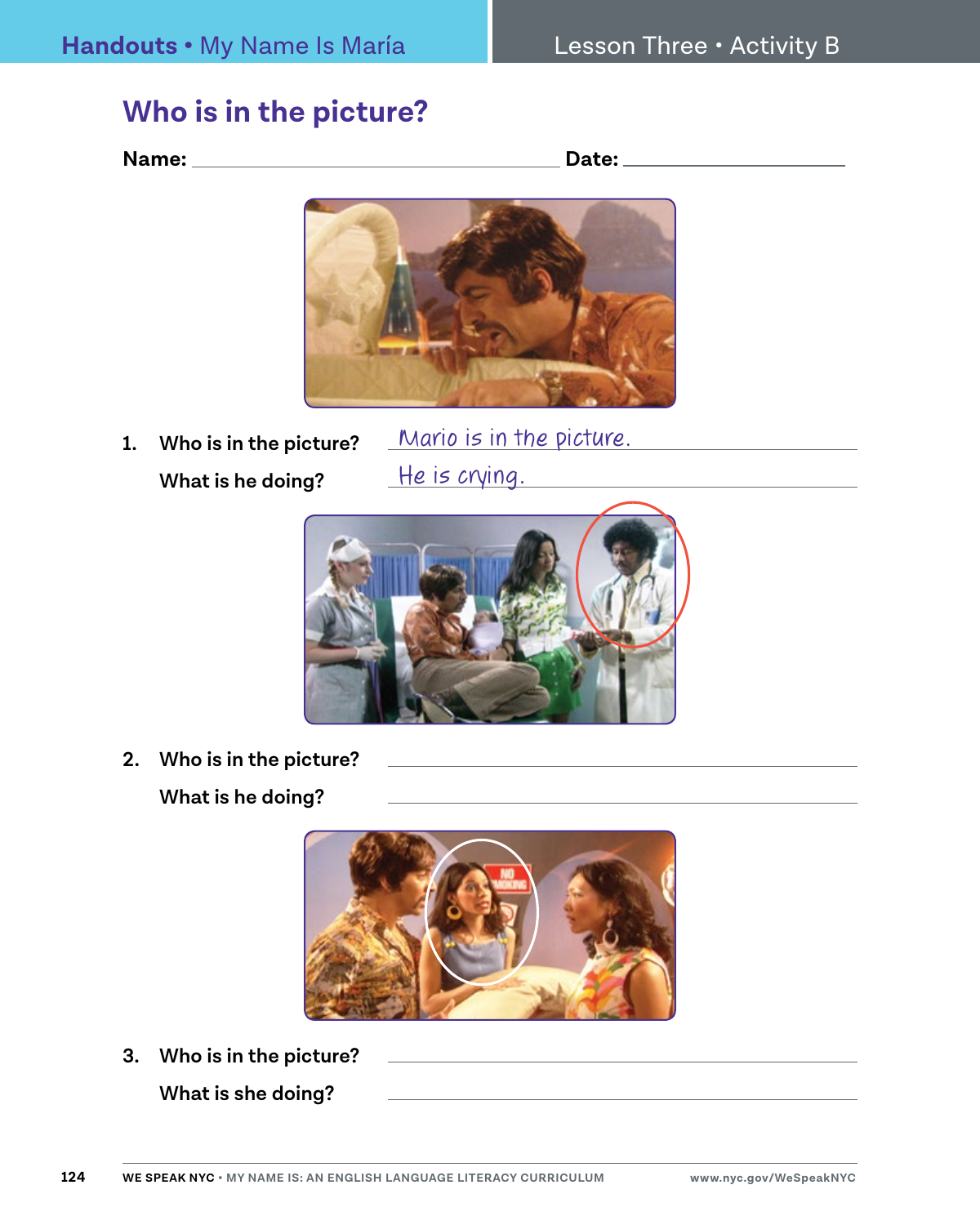#### **Handouts •** My Name Is María Resson Three • Activity B و H<mark>andouts •</mark> My Name Is María



**4. Who is in the picture? What are they doing?**



**5. Who is in the picture?** 

**What is he doing?**



**6. Who is in the picture? What are they doing?**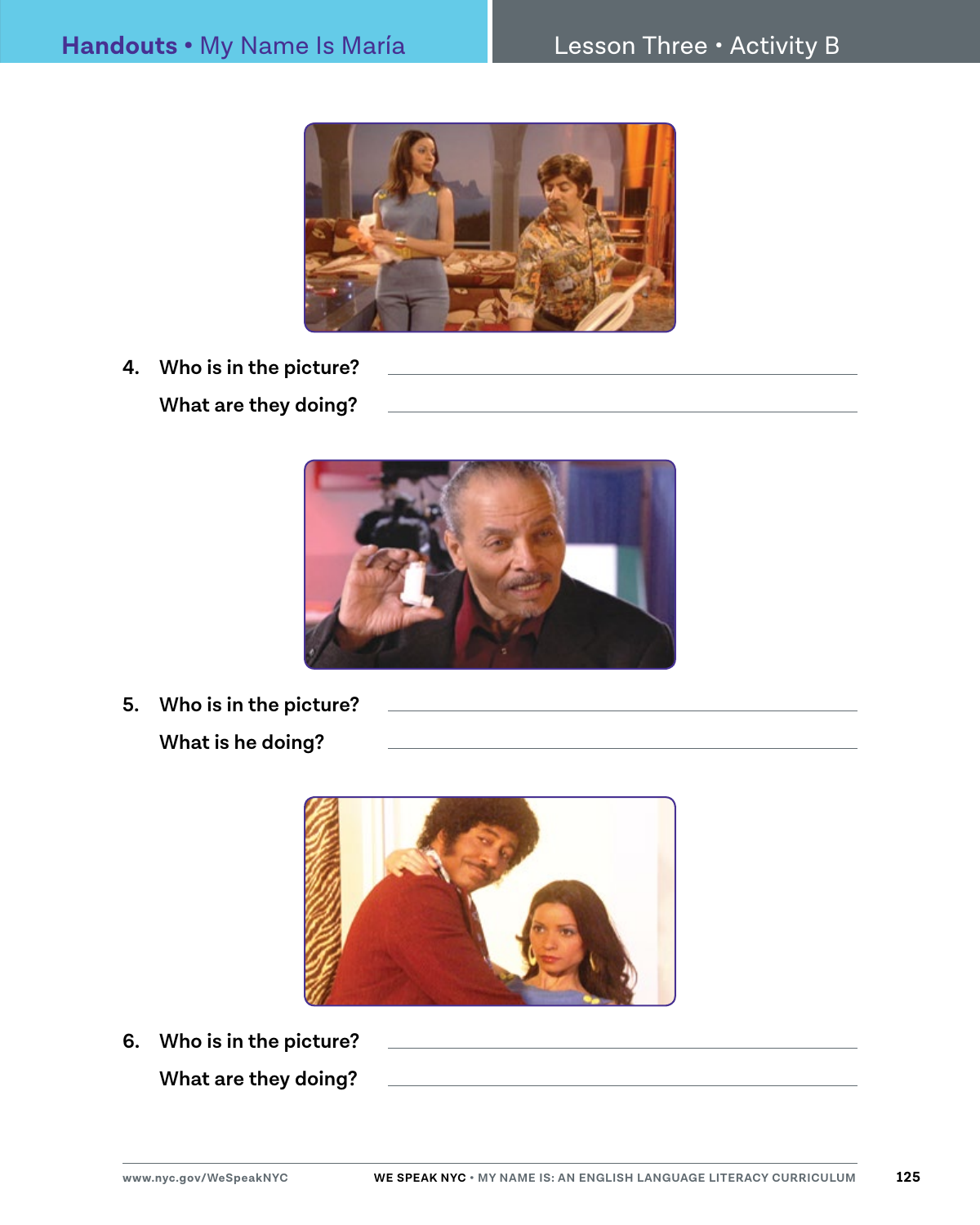#### **Face-to-Face Word Cards**

**Cut out these cards for Lesson Three, Activity C.** (See activity steps.)

| 1. confused         | dust<br>ລ່                             | happy<br>က     | information<br>$\vec{r}$ |  | son<br>$\div$          | 2. worried            | asthma<br>က   | clean<br>4.    |  |
|---------------------|----------------------------------------|----------------|--------------------------|--|------------------------|-----------------------|---------------|----------------|--|
| son<br>$\ddot{ }$   | 2. worried                             | asthma<br>က    | 4. clean                 |  | happy<br>$\ddot{ }$    | information<br>ລ່     | 3. insurance  | medicine<br>4. |  |
| happy<br>$\ddot{ }$ | information<br>$\overline{\mathbf{a}}$ | insurance<br>က | medicine<br>4.           |  | asthma<br>$\div$       | clean<br>$\mathbf{a}$ | confused<br>က | dust<br>4.     |  |
| 1. asthma           | 2. clean                               | 3. confused    | 4. dust                  |  | insurance<br>$\vec{r}$ | medicine<br>ี<br>2.   | son<br>ო.<br> | 4. worried     |  |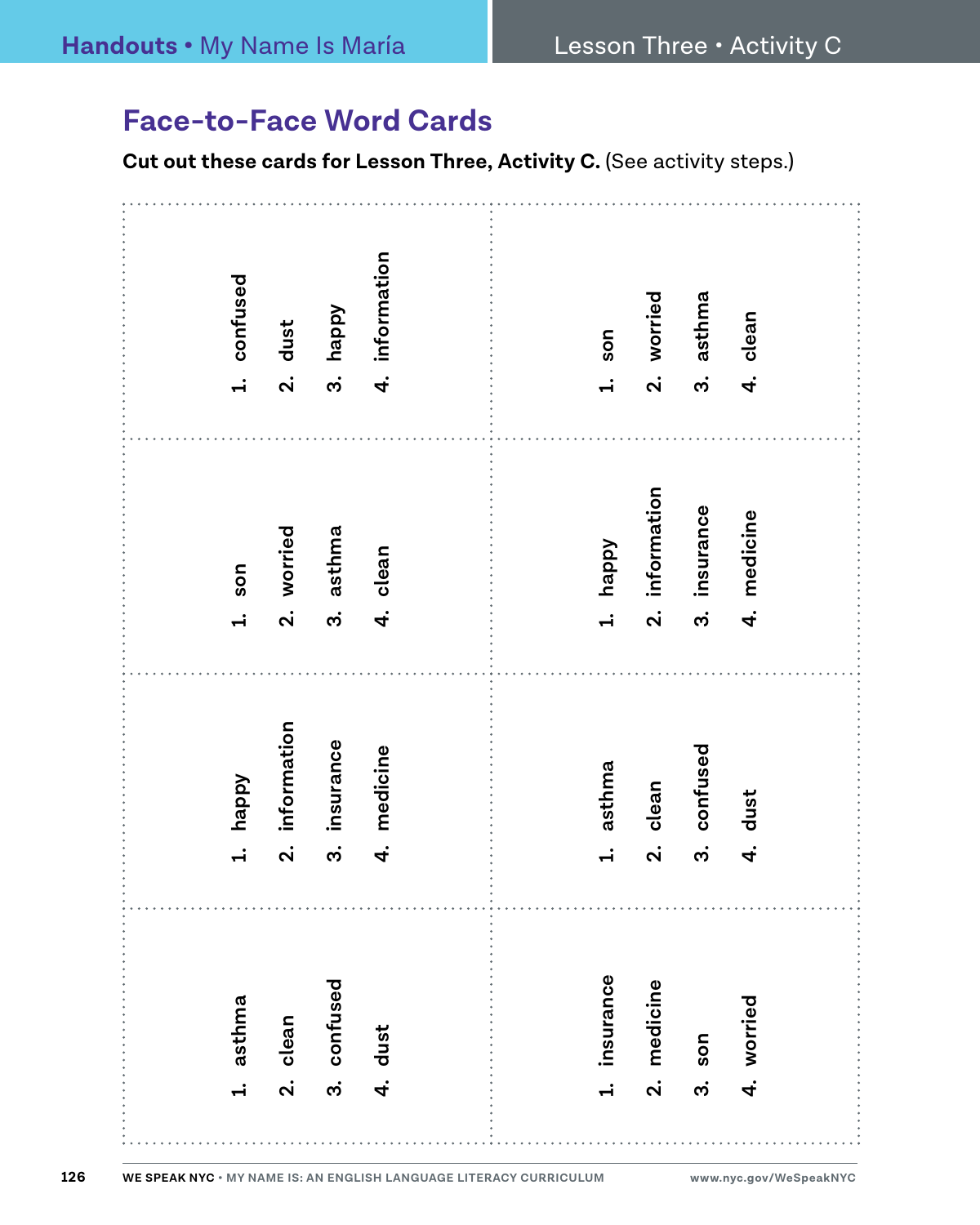#### **Face-to-Face Character Cards**

**Cut out these cards for Lesson Four, Activity B. (See activity steps.)** 

| 1. nurse                 | expert<br>$\mathbf{a}$           | Angela<br>ຕ $\dot{\mathbf{c}}$ | Vqeq<br>$\vec{r}$ |  | Angela<br>$\div$        | baby<br>$\dot{\mathbf{a}}$ | Maria<br>ကဲ     | Mario<br>$\vec{r}$ |  |
|--------------------------|----------------------------------|--------------------------------|-------------------|--|-------------------------|----------------------------|-----------------|--------------------|--|
| 1. baby                  | Maria<br>$\overline{\mathbf{a}}$ | Mario<br>.<br>ო                | 4. doctor         |  | 1. Mario                | 2. doctor                  | nurse<br>ო.<br> | 4. expert          |  |
| 1. doctor                | nurse<br>$\mathbf{a}$            | expert<br>ო.<br>               | 4. Angela         |  | expert<br>$\ddot{ }$    | Angela<br>$\mathbf{v}$     | baby<br>က       | Maria<br>4.<br>4   |  |
| Angela<br>$\overline{a}$ | Vqeq<br>$\mathbf{a}$             | Maria<br>$\ddot{\bm{c}}$       | 4. Mario          |  | Maria<br>$\overline{a}$ | Mario<br>$\mathbf{a}$      | doctor<br>က     | nurse<br>4.        |  |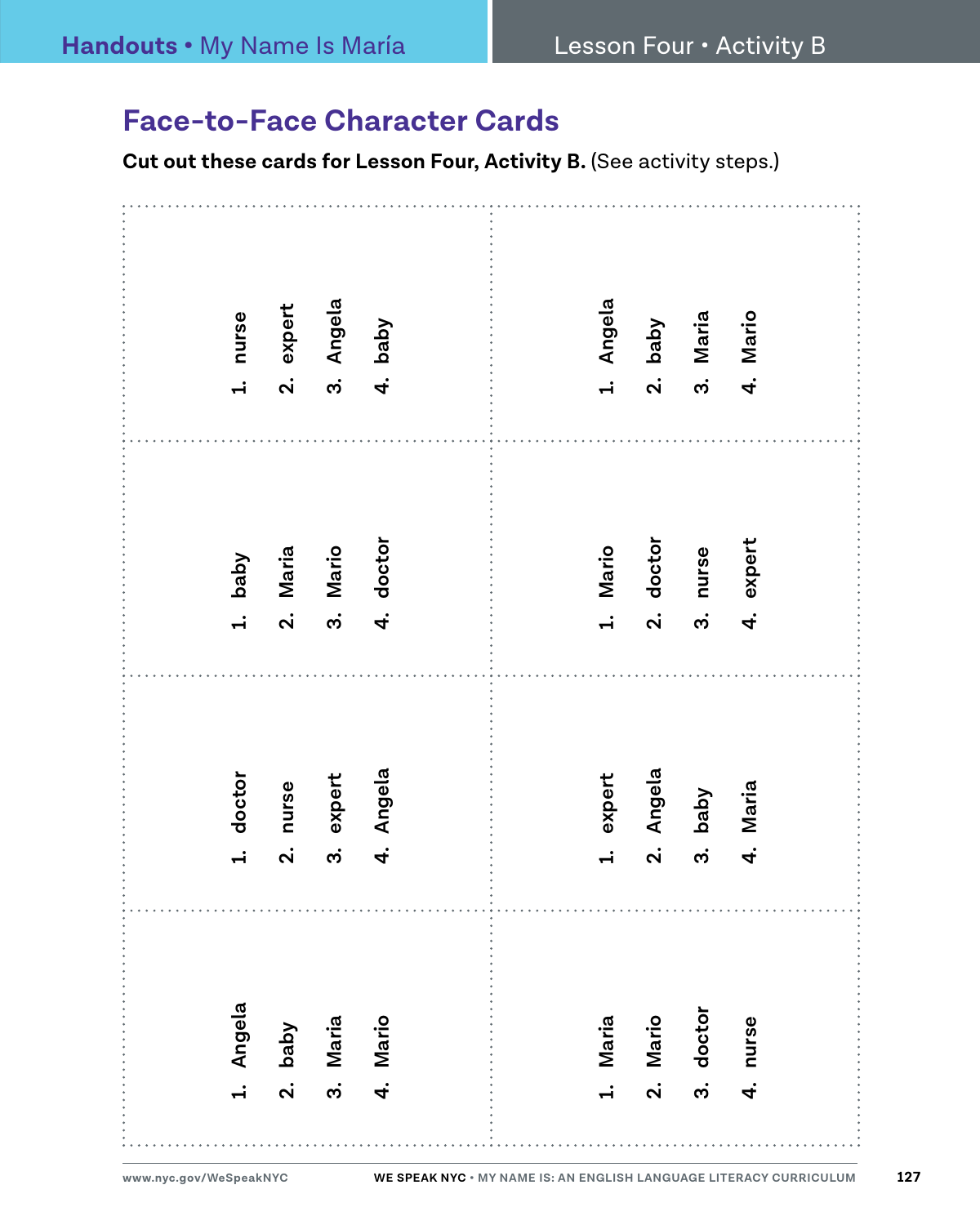#### **Sentence Chart**

|    | <b>Word</b> | Page | Write a sentence from the page.                                                                                                                                                                                                                                                                                                                         |  |  |  |  |
|----|-------------|------|---------------------------------------------------------------------------------------------------------------------------------------------------------------------------------------------------------------------------------------------------------------------------------------------------------------------------------------------------------|--|--|--|--|
| 1. | asthma      | 5    | <u> 1989 - Johann Barn, mars eta bainar eta bainar eta baina eta baina eta baina eta baina eta baina eta baina e</u>                                                                                                                                                                                                                                    |  |  |  |  |
| 2. | son         | 6    | <u> 1980 - Johann Barn, mars an t-Amerikaansk politiker (</u><br>the control of the control of the control of the control of the control of the control of                                                                                                                                                                                              |  |  |  |  |
|    | 3. worried  | 7    | the control of the control of the control of the control of the control of the control of the control of the control of the control of the control of the control of the control of the control of the control of the control<br><u> 1989 - Johann Barn, mars ann an t-Amhain Aonaich an t-Aonaich an t-Aonaich an t-Aonaich an t-Aonaich ann an t-</u> |  |  |  |  |
| 4. | insurance   | 8    | the control of the control of the control of the control of the control of                                                                                                                                                                                                                                                                              |  |  |  |  |
|    | 5. medicine | 10   | <u> 1980 - Johann Barbara, martxa al</u>                                                                                                                                                                                                                                                                                                                |  |  |  |  |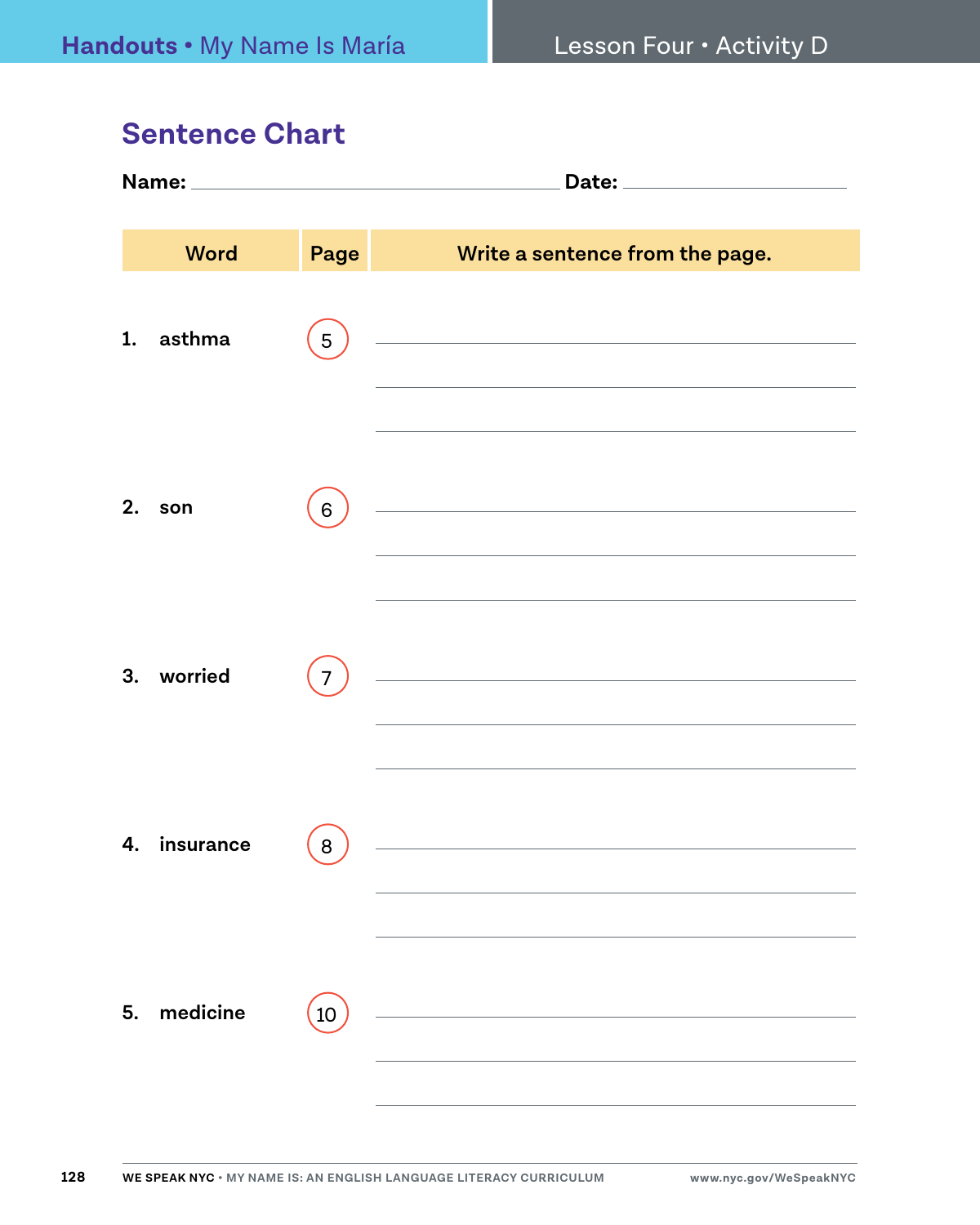|    | <b>Word</b>     | Page | Write a sentence from the page.                                                                                      |
|----|-----------------|------|----------------------------------------------------------------------------------------------------------------------|
| 6. | confused        | 11   | <u> 1980 - Johann Barbara, martxa alemaniar a</u>                                                                    |
| 7. | dust            | 14   | <u> 1989 - Johann Barbara, martxa al III-lea (h. 1974).</u>                                                          |
| 8. | clean           | 15   | <u> 1989 - Johann Barbara, martxa alemaniar a</u>                                                                    |
| 9. | happy           | 22   | <u> 1989 - Johann Barn, amerikansk politiker (d. 1989)</u>                                                           |
|    | 10. information | 23   | <u> 1980 - Johann Barn, mars ann an t-Amhain Aonaich an t-Aonaich an t-Aonaich ann an t-Aonaich ann an t-Aonaich</u> |